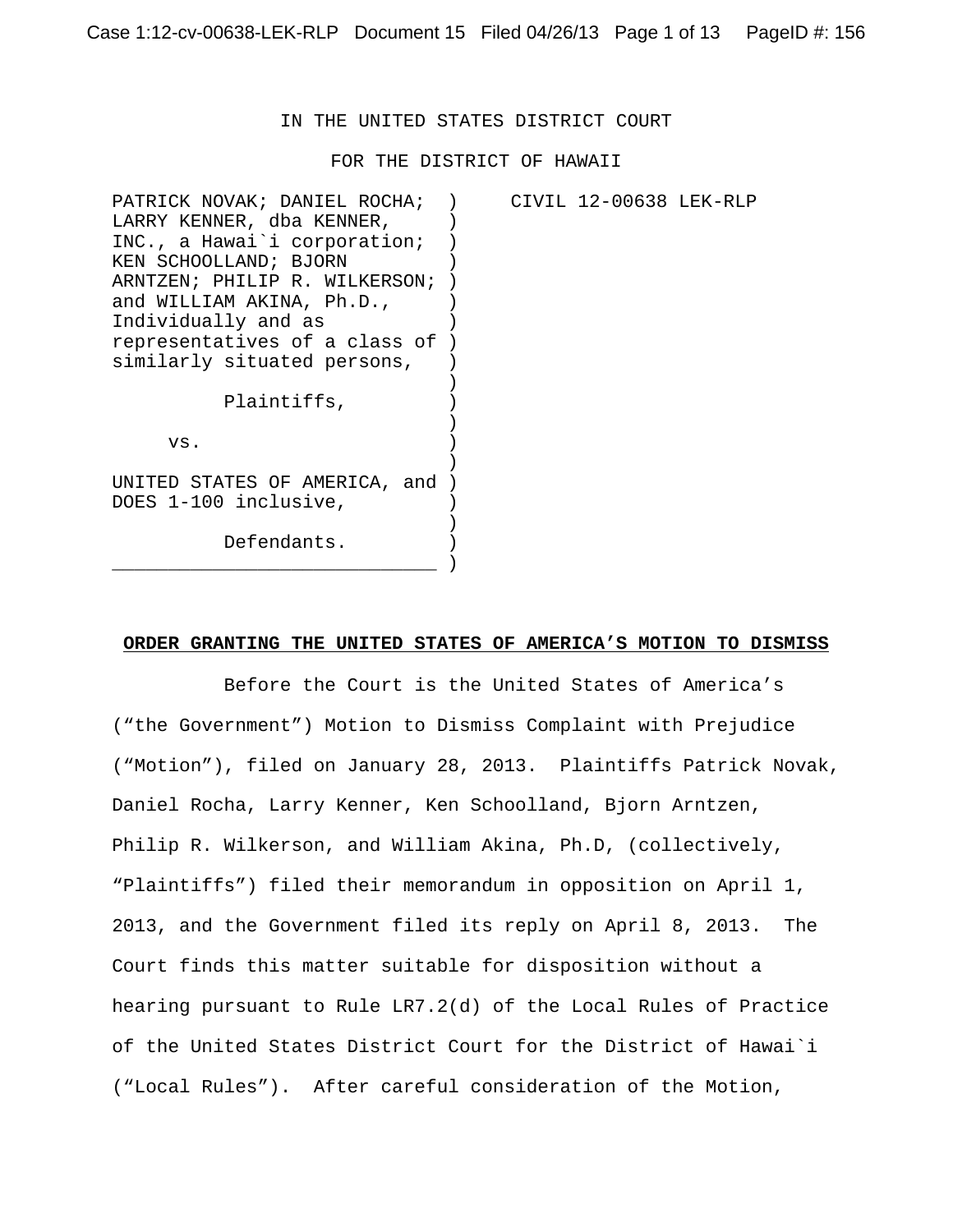supporting and opposing memoranda, and the relevant legal authority, the Government's Motion is HEREBY GRANTED for lack of standing and for the reasons set forth below.

#### **BACKGROUND**

On November 29, 2012, Plaintiffs filed a Complaint against the Government seeking, among other things, "a declaration that the Jones Act is invalid as it applies to interstate commerce involving the State of Hawaii's commercial activities with the other United States of America, Nations, and Indian Tribes of the United States of America, and to recover costs of suit and reasonable attorneys' fees." [Dkt. no. 1 (Complaint) at ¶ 4.]

The Complaint appears to seek declaratory and injunctive relief, as well as monetary damages, in connection with the Government's enforcement of the cabotage provisions of the Merchant Marine Act of 1920, which is commonly known as the Jones Act. See 46 U.S.C. § 55102 (formerly codified at 46 U.S.C. App. § 883). The thrust of the Complaint is that the enforcement of the Jones Act, as applied in the State of Hawai`i, is an unlawful restraint of interstate trade in violation of the Commerce Clause of the United States Constitution, Article I, § 8, cl. 3, and 42 U.S.C. § 1983. [Compl. at ¶¶ 3-4.]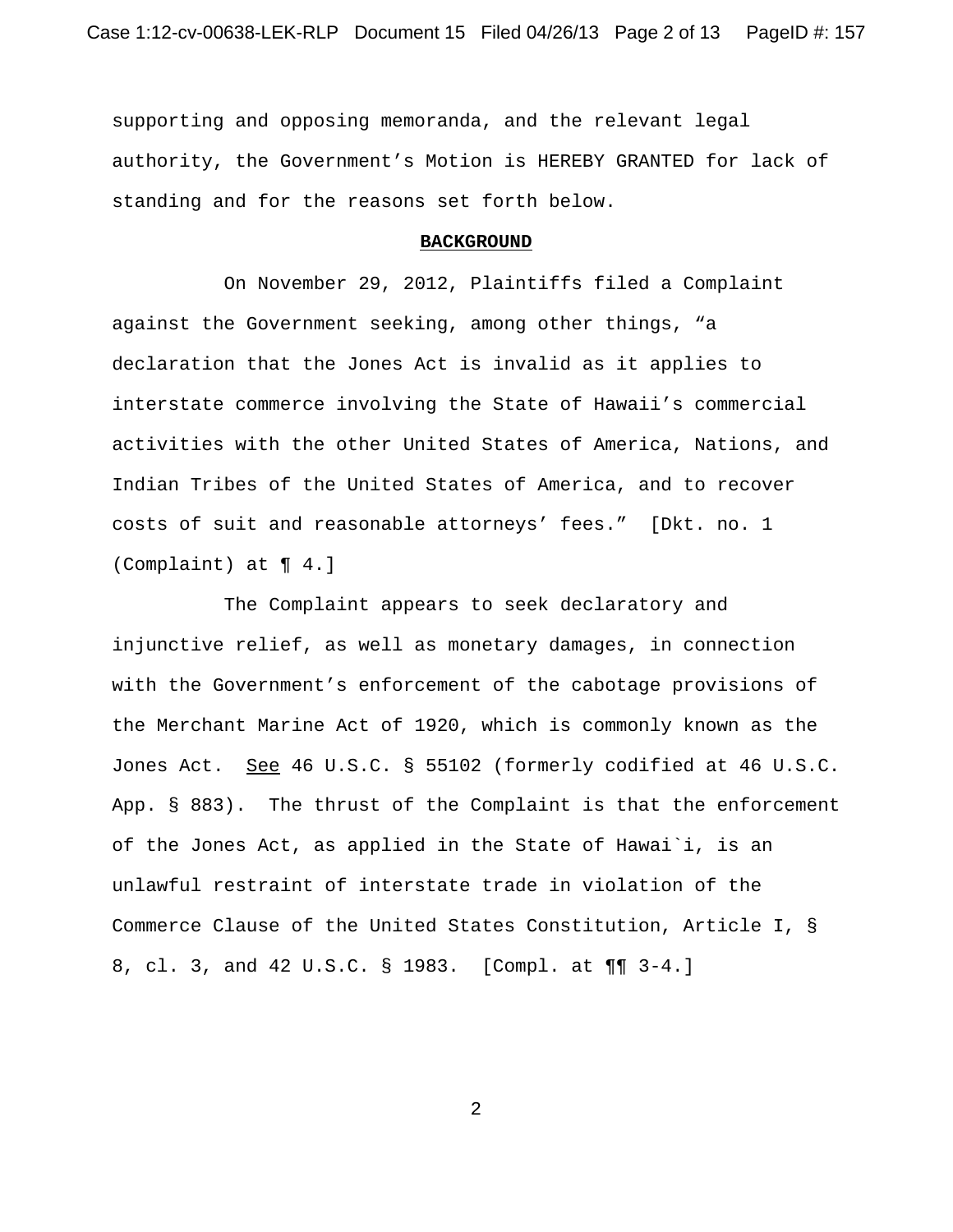The cabotage<sup>1</sup> provision of the Jones Act governs domestic transportation of merchandise over water. See 46 U.S.C. § 55102. Under that provision, all goods shipped between ports in the United States must be shipped on vessels built in the United States that are wholly owned and crewed by United States citizens. See id. § 55102(b). Any merchandise that is transported in violation of the Jones Act is subject to seizure and forfeiture to the Government, or an amount equal to the value of the merchandise or cost of transportation is recoverable from the person transporting the merchandise. Id. §  $55102(c)$ . The purpose of this provision of the Jones Act is to protect the United States Merchant Marine, seamen, and shipping industry. See Am. Haw. Cruises v. Skinner, 713 F. Supp. 452, 457 (D. D.C. 1989); Wirth Ltd. v. S/S Acadia Forest. 537 F.2d 1272 (5th Cir. 1976); Marine Carriers Corp. v. Fowler, 429 F.2d 702 (2nd Cir. 1970).

#### **I. The Motion**

In the instant Motion, the Government argues that this Court must dismiss the Complaint with prejudice pursuant to Fed. R. Civ. P. 12(b)(1) because (1) Plaintiffs have failed to establish their Article III and/or prudential standing, and (2)

 $1$  "Cabotage" is defined as the "carrying on of trade along a country's coast; the transport of goods or passengers from one port or place to another in the same country." Black's Law Dictionary 230 (9th ed. 2009).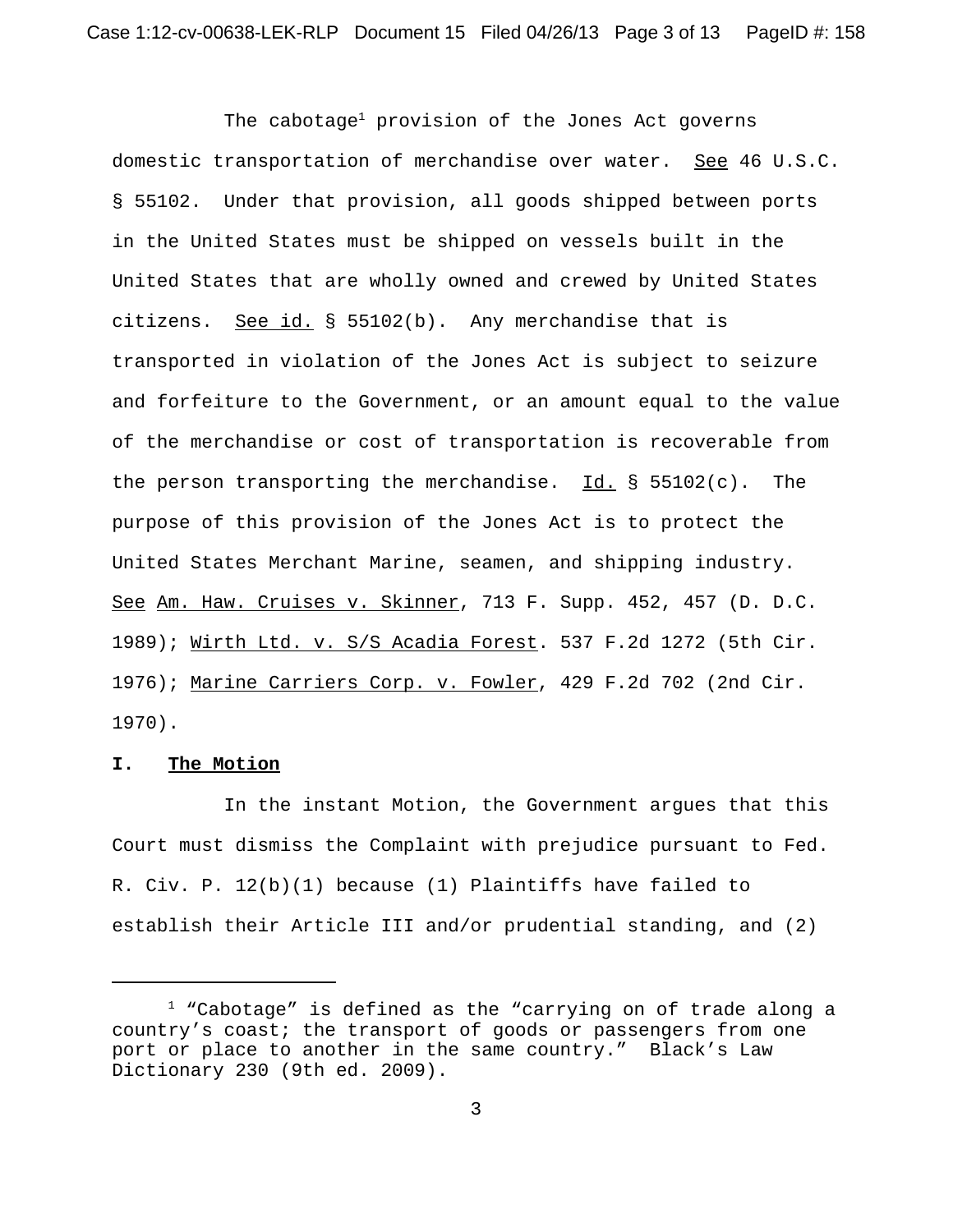under the Tucker Act, this Court lacks jurisdiction over Plaintiffs' claims for monetary damages. Alternatively, the Government argues, the Court should dismiss the Complaint with prejudice pursuant to Fed. R. Civ. P. 12(b)(6) for failure to state a claim upon which relief can be granted.

First, the Government argues that Plaintiffs lack Article III standing because they have failed to demonstrate that they have suffered any concrete or particularized injury that is actual or imminent, rather than merely conjectural or hypothetical. [Mem. in Supp. of Motion at 9.] The Government notes that the Complaint does not state any facts explaining how each Plaintiff was injured by enforcement of the Jones Act, and fails to provide any details regarding Plaintiffs' businesses, their interstate shipping activities, or how they were affected by the Jones Act.<sup>2</sup> [Id. at  $9-10$  (citing Compl. at  $\P\P$   $9-15$ ).] The Government further argues that Plaintiffs have failed to show how their alleged injuries are fairly traceable to any challenged action by the Government: Plaintiffs merely assert a generalized disagreement with the Jones Act and unsubstantiated claims of economic harm allegedly caused by it. [Id. at 10 (citing Compl.

 $2$  Paragraphs 9-15 of the Complaint describe each of the Plaintiffs and each paragraph contains the same generalized allegation that each Plaintiff "purchased domestic ocean cargo shipping services on west coast Hawaii routes, paid fuel surcharges thereon, and suffered directly pecuniary injury and damages as a result of the Jones Act, and has suffered the damages contained herein." [Compl. at ¶¶ 9-15.]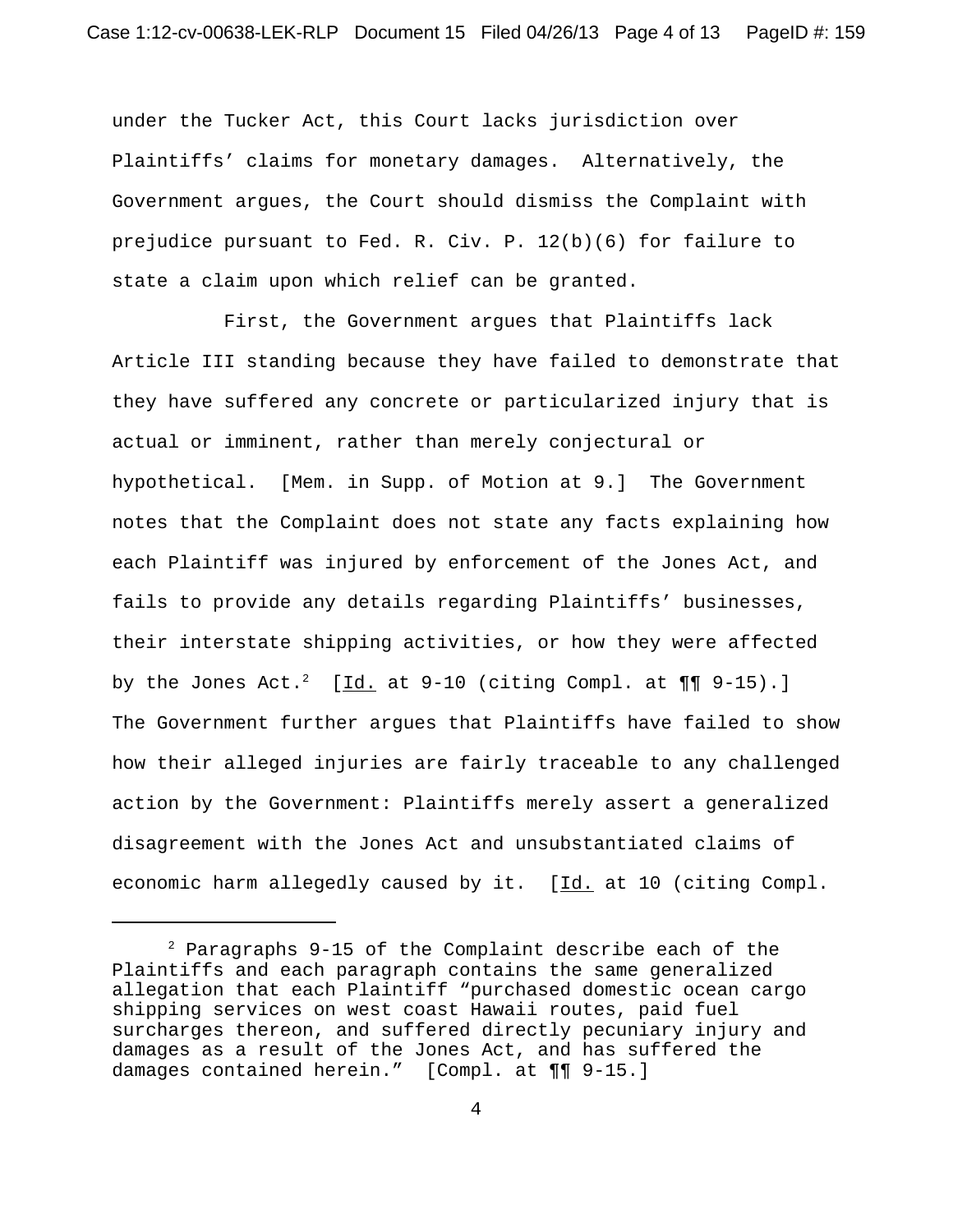at ¶¶ 3-4, 9-15, 17, 25, 58, 61-64).] The Government also asserts that Plaintiffs have failed to show that it is likely, and not merely speculative, that their alleged injuries would be redressed by a favorable ruling: even if the Jones Act were invalidated, it is unclear if or how the cost of shipping would decrease for any of the Plaintiffs. [Id.] Thus, the Government argues, Plaintiffs have failed to establish Article III standing.

Next, the Government argues that Plaintiffs have also not satisfied the prudential standing requirements. The Government argues that Plaintiffs assert only broad, general claims. [Id. at 12.] The Government argues further that no Plaintiff in the proposed class is within the "zone of interest" intended by Congress to be protected or regulated by the Jones Act. [Id. at 12-13 (citing American Maritime Ass'n v. Blumenthal, 458 F. Supp. 849, 856 (D. D.C. 1977), aff'd, 590 F.2d 1156 (D.C. Cir. 1978), cert. denied, 441 U.S. 943 (1979) (holding that Congress intended the Jones Act to protect and regulate American ship owners, operators, shipbuilders, and seamen); Alaska Excursion Cruises, Inc. v. United States, 603 F. Supp. 541, 546 (D. D.C. 1984) (holding that the Jones Act was intended "to benefit American shipowners competing economically in the coastwise trade"); Kauai Kunana Dairy Inc. v. United States of America, Civ. No. 09-00473 DAE-LEK, 2009 WL 4668744, at \*4 (D. Hawai`i Dec. 8, 2009)).] Thus, under principles of prudential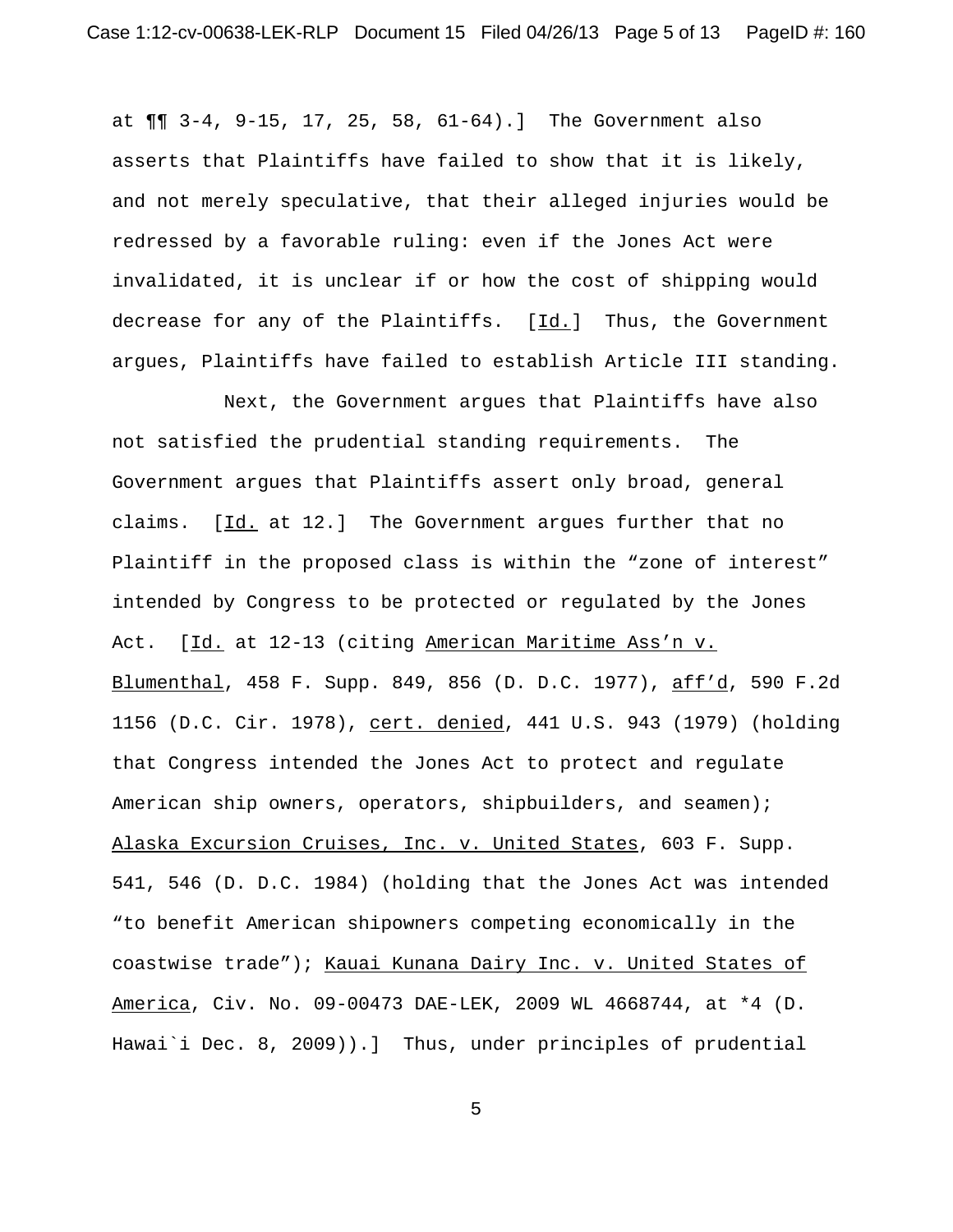standards, the Government argues, the Court should refrain from adjudicating Plaintiffs' "abstract questions of wide public significance, which amount to no more than generalized grievances against the Jones Act."  $[d. at 13.]<sup>3</sup>$ 

The Government further argues that the Court lacks jurisdiction over Plaintiffs' claims for monetary damages for financial and economic injuries allegedly suffered by Plaintiffs during the period "from at least September 1, 1959 to the present."  $[\underline{Id.}$  at 14 (quoting Compl. at  $\P\P$  1, 22, 61-61).] Specifically, the Government notes that, together, the Tucker Act, 28 U.S.C.  $\S$  1491(a)(1), and the Little Tucker Act, 28 U.S.C. § 1346(a)(2), provide for exclusive jurisdiction solely in the Court of Federal Claims for claims seeking more than \$10,000 in damages. [Id. at 15.] The Government argues that Plaintiffs' claim for monetary damages is well in excess of the \$10,000 jurisdictional amount, given the size of the plaintiff class and the duration of the class period.  $[\underline{Id}]$  at 16 (citing Compl.  $\P\P$  1, 22-23).]

Finally, the Government argues that the Court should dismiss the Complaint for failure to state a claim under Fed. R. Civ. P. 12(b)(6). The Government notes that Plaintiffs do not

<sup>&</sup>lt;sup>3</sup> The Government also argues that Plaintiffs' claims may be dismissed as non-justiciable under the political question doctrine. [Id. at 13 n.11 (citing Baker v. Carr, 369 U.S. 186, 217 (1962); Gonzales-Vera v. Kissinger, 449 F.3d 1260, 1263 (D.C. Cir. 2006)).]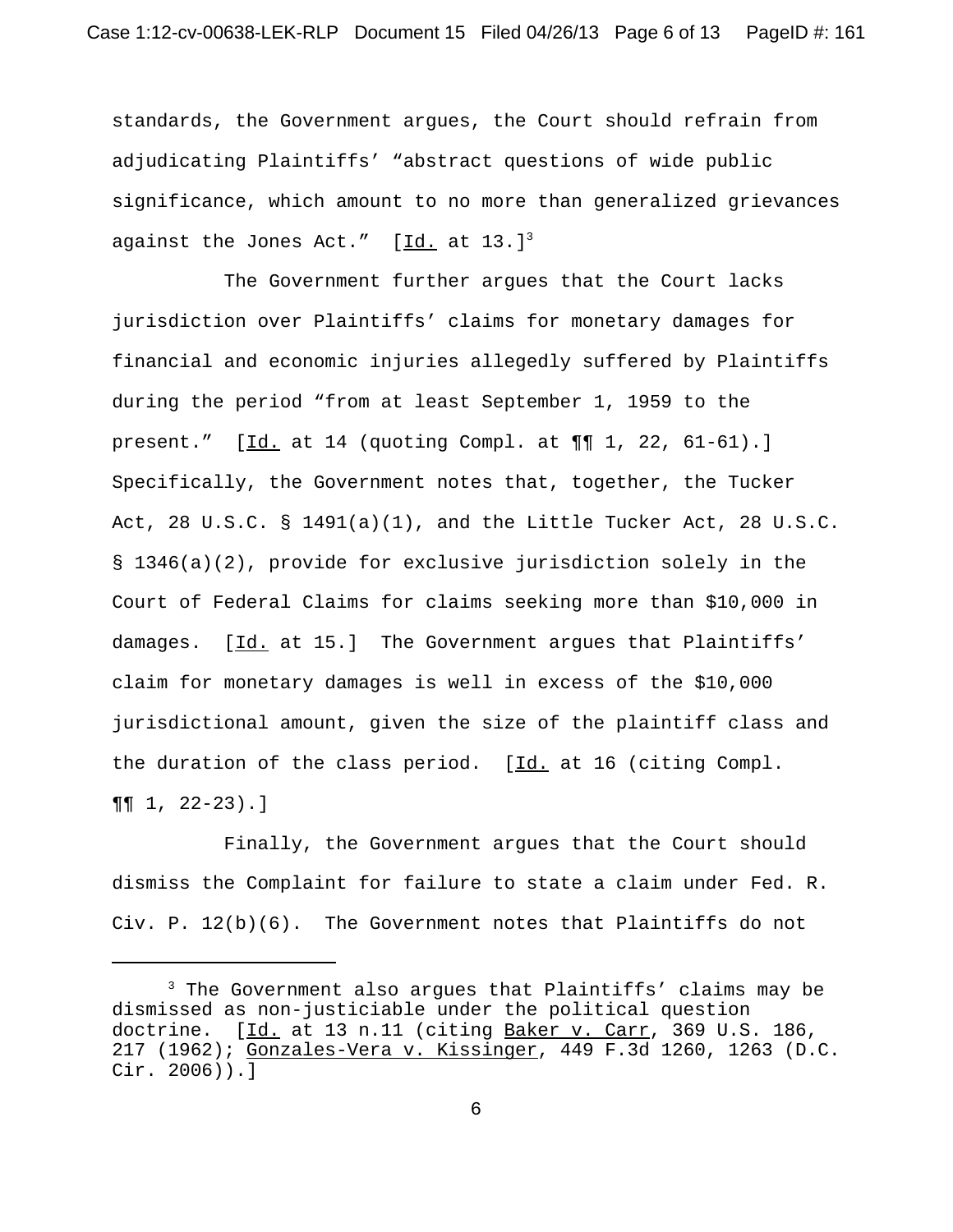allege any violation or improper enforcement of the Jones Act but, rather, seem to argue that the Jones Act, as applied to interstate shipping to and from Hawai`i, is an unconstitutional restraint of interstate commerce. [Id. at 17-18.] Plaintiffs do not, however, articulate any legal theory or factual basis to support this claim. Further, the Government argues, to the extent Plaintiffs argue that the Jones Act does not have a uniform effect among the states, this argument must fail, as there is ample precedent upholding federal statutes that are not uniformly applied to all states. [Id. at 18-19 (citing Currin v. Wallace, 306 U.S. 1, 13-14 (1939)).]

Thus, the Government urges the Court to grant the Motion and dismiss the Complaint with prejudice.

### **II. Memorandum in Opposition**

In their memorandum in opposition, Plaintiffs assert that they have pled sufficient injury: Plaintiffs have "incurred an artificially inflated cost of living" because of the Jones Act. [Mem. in Opp. at 6-7.] Specifically, Plaintiffs argue that the impact of the Jones Act on commodity prices has cost Dr. William Akina approximately \$364,615 over 33 years. [Id. (citing Decl. of William Akina).] Plaintiffs argue that Ken Schoolland has been unable to ship his vehicle directly from China to Hawai'i because of the Jones Act.  $[\underline{Id.}]$  at 7 (citing Decl. of Ken Schoolland).] Plaintiffs emphasize that, at the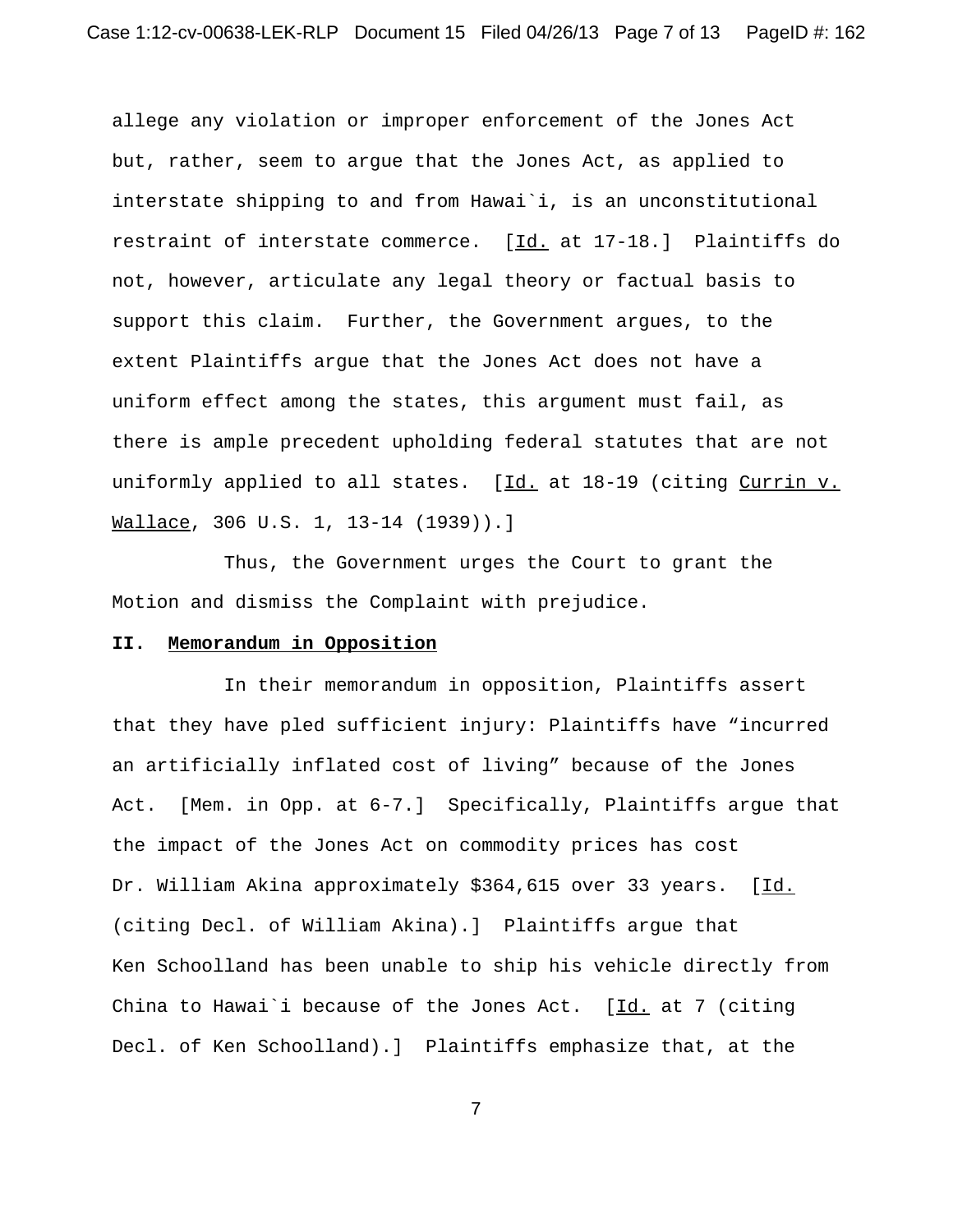pleading stage, they need not prove such injuries; it is sufficient that they merely allege them.  $[\underline{Id}]$  at 7-8.] Further, Plaintiffs argue that a favorable decision by the Court to "repeal the Jones Act" would benefit the class by allowing competition in the market and deflating prices. [Id. at 8.]

Plaintiffs further argue that they have prudential standing. Plaintiffs argue that their injury is more than a generalized grievance. [Id. at 10-11.] Plaintiffs also argue that their claims fall within the "zone of interests" the Jones Act was meant to protect: the Jones Act was created for the purpose of "fostering 'national defense and proper growth of [U.S.] foreign and domestic commerce'" and to encourage and protect the merchant marines. [Id. at 11.] Citing a report authored by PricewaterhouseCoopers, Plaintiffs argue, however, that the merchant marine fleet is declining and that the Jones Act should be revised to address this "shrinkage or failure of United States commerce and shipping industries." [Id. at 11-12.]

Plaintiffs also argue that this Court has jurisdiction over their claims, notwithstanding the Tucker Act, because they do not ask for monetary damages, and only seek "the repeal of the Jones Act." [Id. at 13.]

Thus, Plaintiffs urge the Court to deny the Motion. **III. Reply**

In its reply, the Government emphasizes that nothing in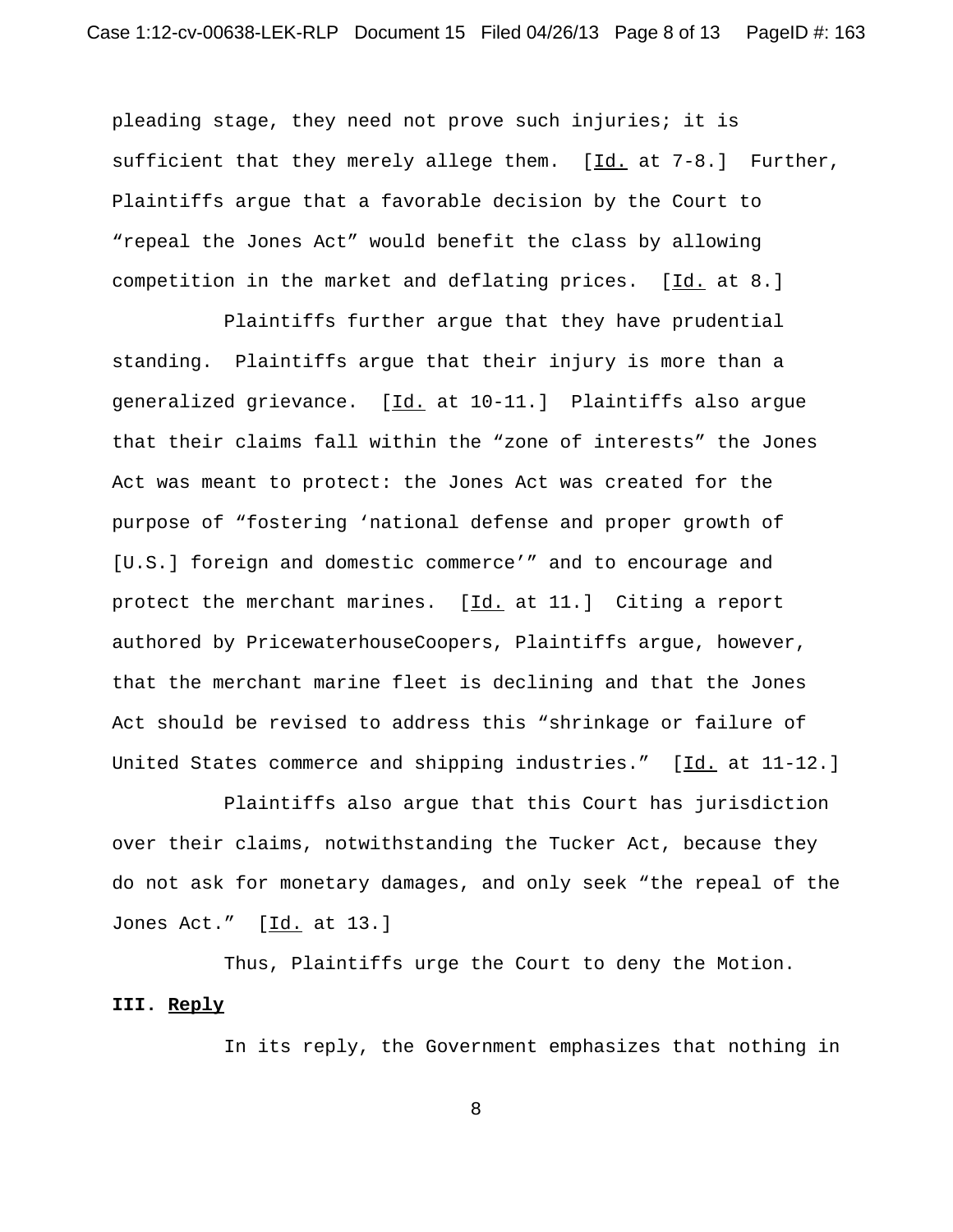Plaintiffs' memorandum in opposition rebuts or cures any of the multiple grounds presented by the Government in support of the Motion. [Reply at 2.] The Government notes that Judge Ezra found that the plaintiffs lacked standing in a similar case challenging the Jones Act. See Kauai Kunana, 2009 WL 4668744. The Government goes on to reiterate the arguments it makes in its memorandum in support of the Motion, and urges the Court to grant the Motion and dismiss the Complaint with prejudice.

#### **DISCUSSION**

Whether Plaintiffs have standing to bring the instant suit in federal court is a threshold issue for this Court. If Plaintiffs do not meet the standing requirements of Article III of the United States Constitution, then this Court has no jurisdiction to hear their claim and the Complaint must be dismissed.

Article III, section 2 of the United States Constitution provides that a federal court's judicial power extends to all cases arising under the Constitution or laws of the United States, to all cases of admiralty and maritime jurisdiction, and to controversies to which the United States is a party or to controversies between two or more states or citizens of different states. U.S. Const. art. III, § 2.

The party invoking federal jurisdiction bears the burden of establishing standing. Carroll v. Nakatani, 342 F.3d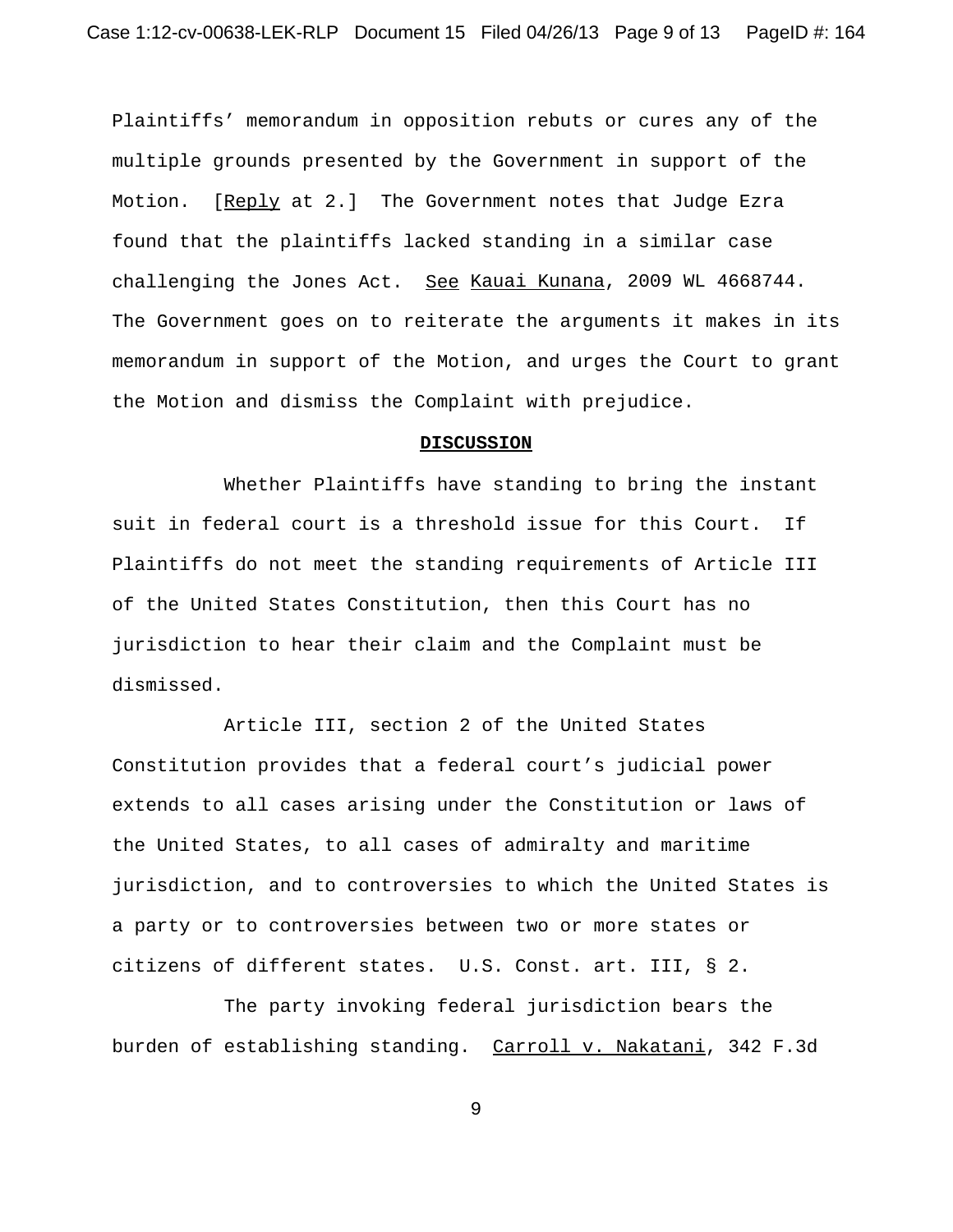# Case 1:12-cv-00638-LEK-RLP Document 15 Filed 04/26/13 Page 10 of 13 PageID #: 165

934, 940 (9th Cir. 2003). Plaintiffs seeking to establish standing must demonstrate that they meet the constitutional "case or controversy" requirements of Article III, as well as the court-formulated "prudential" considerations. See Warth v. Seldin, 422 U.S. 490, 498 (1975).

First, Plaintiffs may meet the case or controversy requirement by showing that:

> (1) [they have] suffered 'an injury in fact' that is (a) concrete and particularized and (b) actual or imminent, not conjectural or hypothetical; (2) the injury is fairly traceable to the challenged action of the defendant; and (3) it is likely, as opposed to merely speculative, that the injury will be redressed by a favorable decision.

Friends of the Earth. Inc. v. Laidlaw Envtl. Servs. (TOC), Inc., 528 U.S. 167, 180–81 (2000) (citing Lujan v. Defenders of Wildlife, 504 U.S. 555, 560–61 (1992)); see also Skaff v. Meridien N. Am. Beverly Hills, LLC, 506 F.3d 832, 837 (9th Cir. 2007). If a plaintiff fails to establish a case or controversy, then the federal court lacks subject matter jurisdiction over the action. See Steel Co. v. Citizens for a Better Env't, 523 U.S. 83, 109-110 (1998); Cetacean Community v. Bush, 386 F.3d 1169, 1174 (9th Cir. 2004).

"The doctrine of standing . . . requires federal courts to satisfy themselves that the plaintiff has alleged such a personal stake in the outcome of the controversy as to warrant his invocation of federal-court jurisdiction." Summers v. Earth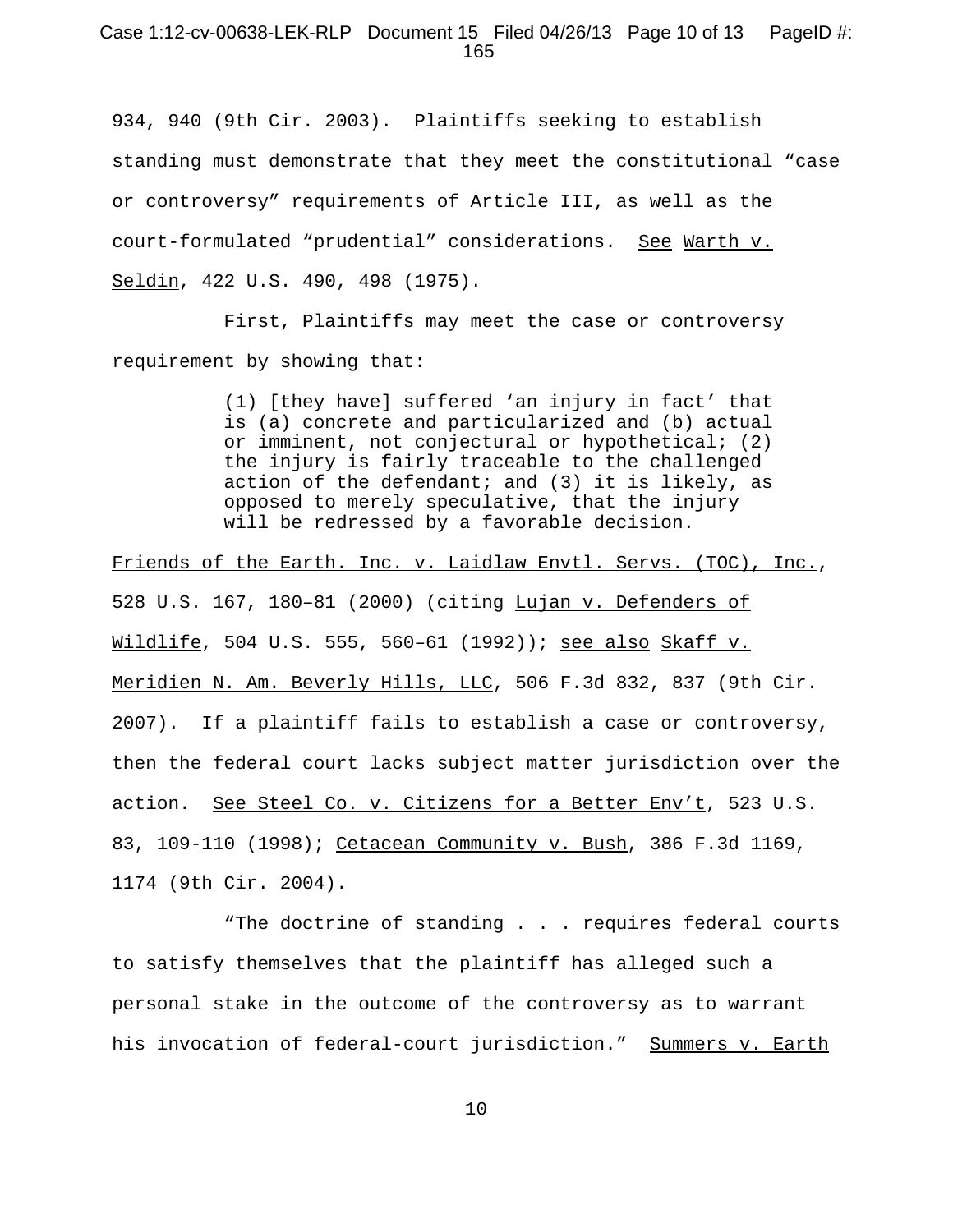# Case 1:12-cv-00638-LEK-RLP Document 15 Filed 04/26/13 Page 11 of 13 PageID #: 166

Island Inst., 555 U.S. 488, 493 (2009) (internal quotation marks and citation omitted). Plaintiffs must show that they suffered a "concrete and particularized" injury that is "actual or imminent" and not "conjectural" or "hypothetical." Lujan, 504 U.S. at 560; Council of Ins. Agents & Brokers v. Molasky–Arman, 522 F.3d 925, 932 (9th Cir. 2008).

The Court need not reach the issue of whether Plaintiffs have established Article III standing, however, because, even assuming they had, they have failed to meet the prudential standing requirements. See City of Sausalito v. O'Neill, 386 F.3d 1186, 1199 (9th Cir. 2004) ("[I]t is not enough, however, for a plaintiff to satisfy the constitutional standing requirements of Article III. A plaintiff must also satisfy the non-constitutional standing requirements of the statute under which he or she seeks to bring suit."). Prudential standing requires that the Court consider "whether the alleged injury is more than a mere generalized grievance, whether the plaintiff is asserting her own rights or the rights of third parties, and whether the claim falls within the zone of interests to be protected or regulated by the constitutional guarantee or question." Alaska Right to Life Political Action Comm. v. Feldman, 504 F.3d 840, 848–49 (9th Cir. 2007).

Here, Plaintiffs' general grievances are, as a matter of law, not sufficient to establish standing. See Arizonans for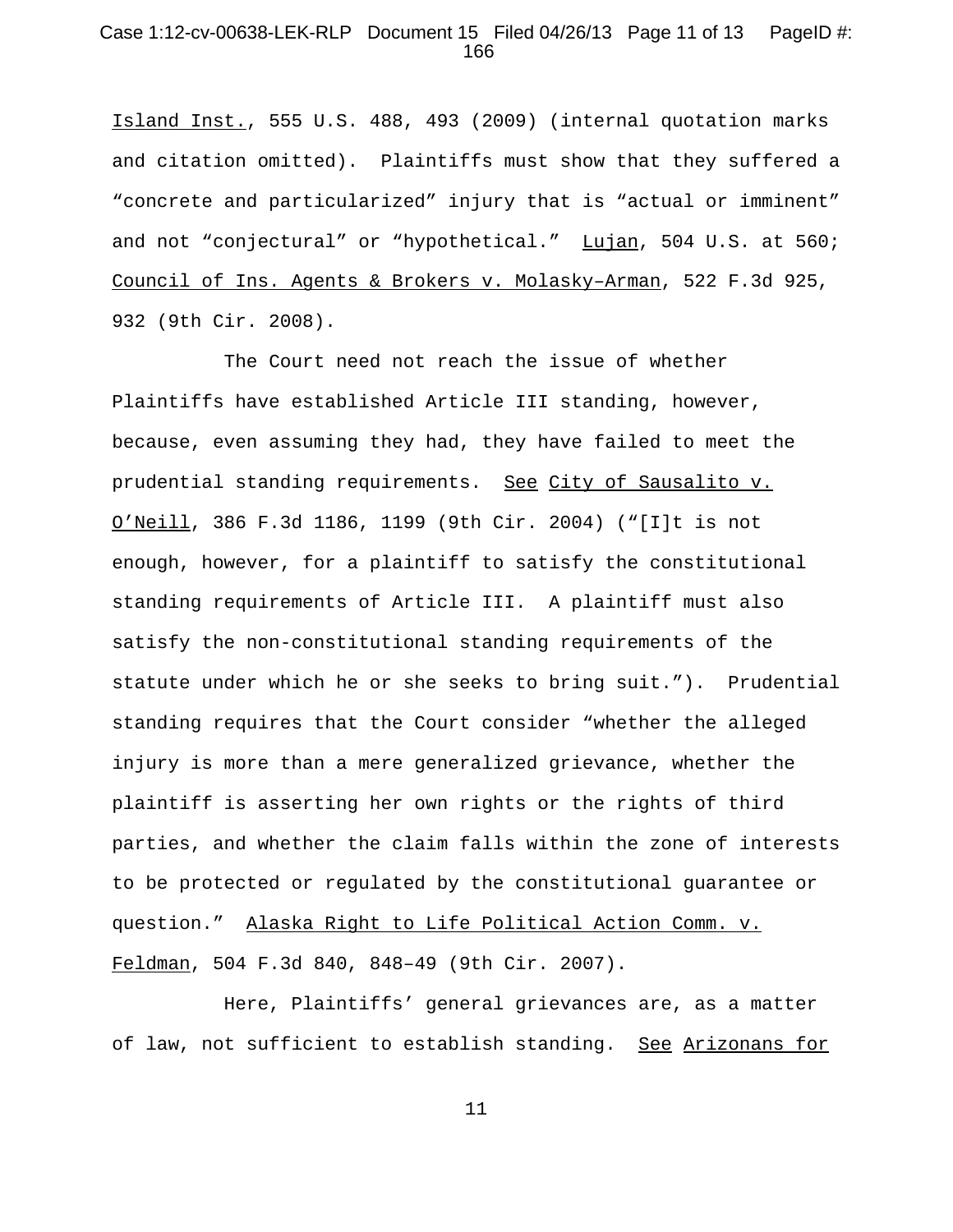# Case 1:12-cv-00638-LEK-RLP Document 15 Filed 04/26/13 Page 12 of 13 PageID #: 167

Official English v. Arizona, 520 U.S. 43, 64 (1997) ("An interest shared generally with the public at large in the proper application of the Constitution and laws will not do."); United States v. Hays, 515 U.S. 737, 743 (1995) ("[W]e have repeatedly refused to recognize a generalized grievance against allegedly illegal government conduct as sufficient for standing to invoke the federal judicial power.").

Plaintiffs assert only generalized claims on behalf of an extremely broad class of persons or entities that pay for interstate shipping or are consumers of goods that have been shipped in interstate commerce. [See Compl. at ¶ 22 (describing the proposed class as "[a]ll persons and entities in the United States . . . who purchased services between the continental United States and Hawaii in compliance with the Jones Act from at least September 1, 1959 to the present.").] Plaintiffs argue that they have adequately demonstrated prudential standing because the enumerated class "experiences a specific injury of economic decay that can be reversed by repealing the Jones Act." [Mem. in Opp. at 11.] The Court notes, however, that Plaintiffs themselves state that the alleged harms arising out of the enforcement of the Jones Act apply to all of the residents and businesses of the State of Hawai`i. [Compl. at ¶ 3.] Their claim is essentially that the people of the State of Hawai`i suffer irreparable harm as a result of artificial high prices and